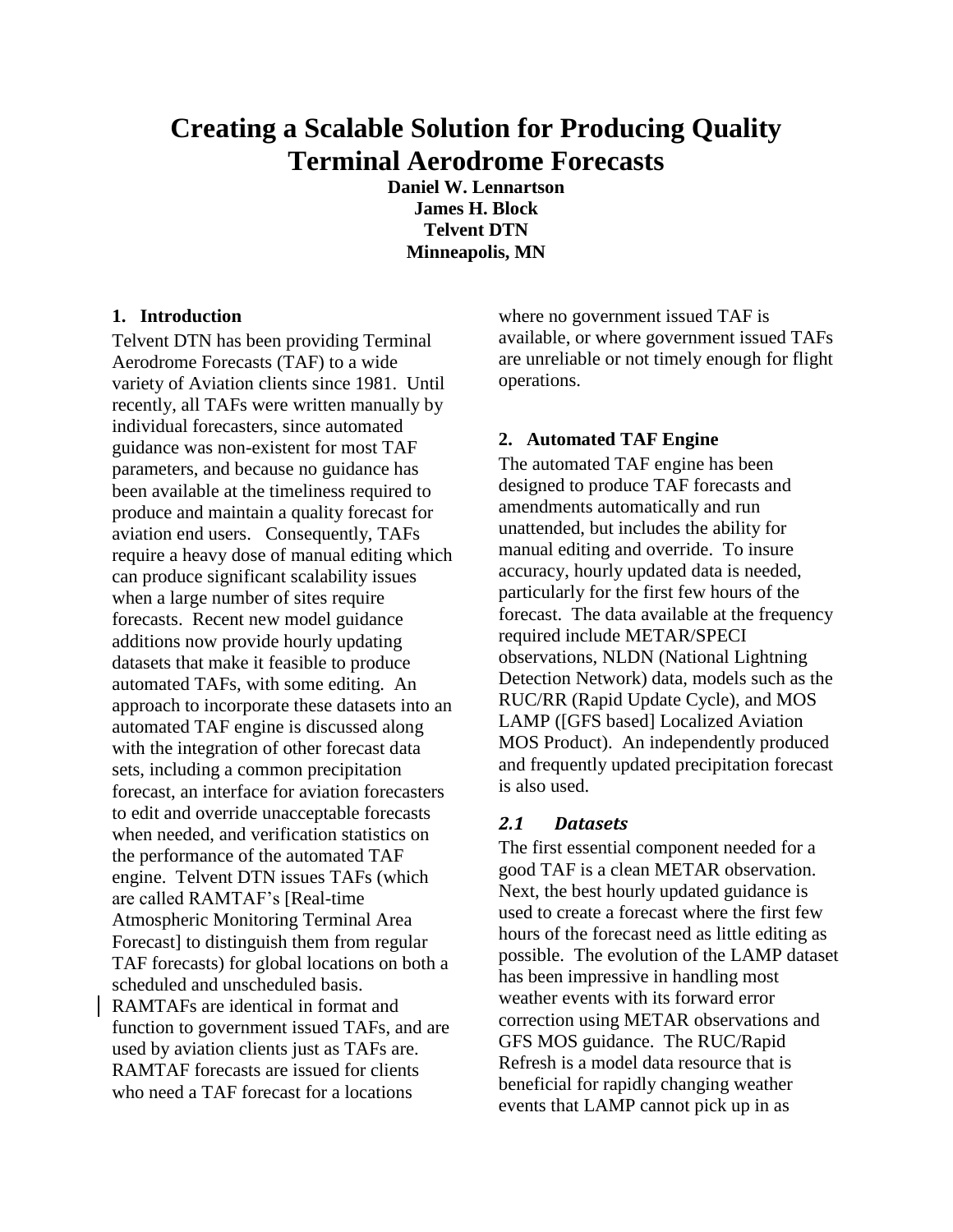timely a manner. Another key component is a frequently updated precipitation forecast to get the timing of precipitation events as close as possible, and to provide a further correction to the guidance where necessary. Lightning data is also used to pick up thunderstorms before the observations to make thunderstorm forecasting within the TAFs as proactive as possible.

#### *2.2 Integration of datasets into a TAF*

The datasets above are then integrated into a cohesive TAF forecast. This begins with the METAR (or an aliased observation if the site does not report observations. Thunderstorms are inserted into the first hour of the TAF if lightning from the NLDN network is detected within 20km of the site. Then the observation is blended with the latest guidance. The blend is done with parameter dependent set of rules to blend the two together. Some blending can be done through interpolation but the rest need to be abruptly cut over from observation to forecast. For example, ceilings and visibility can be interpolated but weather conditions cannot. The result is an hourly forecast of all TAF parameters for each of the next 21 hours. Finally, the precipitation forecast is integrated into the hourly forecast. This precipitation forecast is prepared by Telvent DTN's World-Class Meteorological Operations Center with 50 degreed and experienced meteorologists. The precipitation forecast consists of the precipitation type, intensity, and probability of occurrence. The probability of occurrence drives the decision to display the precipitation in the main body, both the main body and conditional, or just in the conditional portion of the TAF. To finish the precipitation forecast integration, a set of rules is applied to the ceilings and visibilities that synchronize the forecast of those values to acceptable aviation industry standards given a certain precipitation event. Nonprecipitation events such as fog or low stratus are purely handled by the guidance.

#### *2.3 Building the TAF*

Integrating the hourly data into TAF components results in an hourly representation of what is forecast to occur during the entire forecast period of the TAF. For a TAF, the only forecast information to display are the initial conditions and changes that are important to aviation operations, so that the TAF only contains lines that have changes of operational significance. These thresholds are defined in industry standard categories for visibility, ceilings, significant wind speed and direction changes, precipitation type changes, precipitation intensity changes, and probability of precipitation changes.

Taking all these thresholds into consideration takes a set of very complex rules that limit the number of lines without sacrificing key forecast events within the valid forecast period. The complexity evolved over an extended period where refinements to tune the rules were made to insure that the rules perform desirably. This tuning process extended from warm season to cold season to capture the full spectrum of forecasts that are possible throughout the year, as well as across a good spatial diversity of locations to insure that a wide variety of climate regimes were included.

# *2.4 TAF Quality Monitoring and Editing*

In order to ensure that the TAF forecasts have the quality required, the final step is a manual check by a meteorologist. The TAF system is integrated into a meteorologist's workstation, in a system called MetConsole which provides a convenient way for meteorologists to interact with the TAF data stream and approve or edit the automated TAFs. We have employed a web-based interface to perform this task (Figure 1).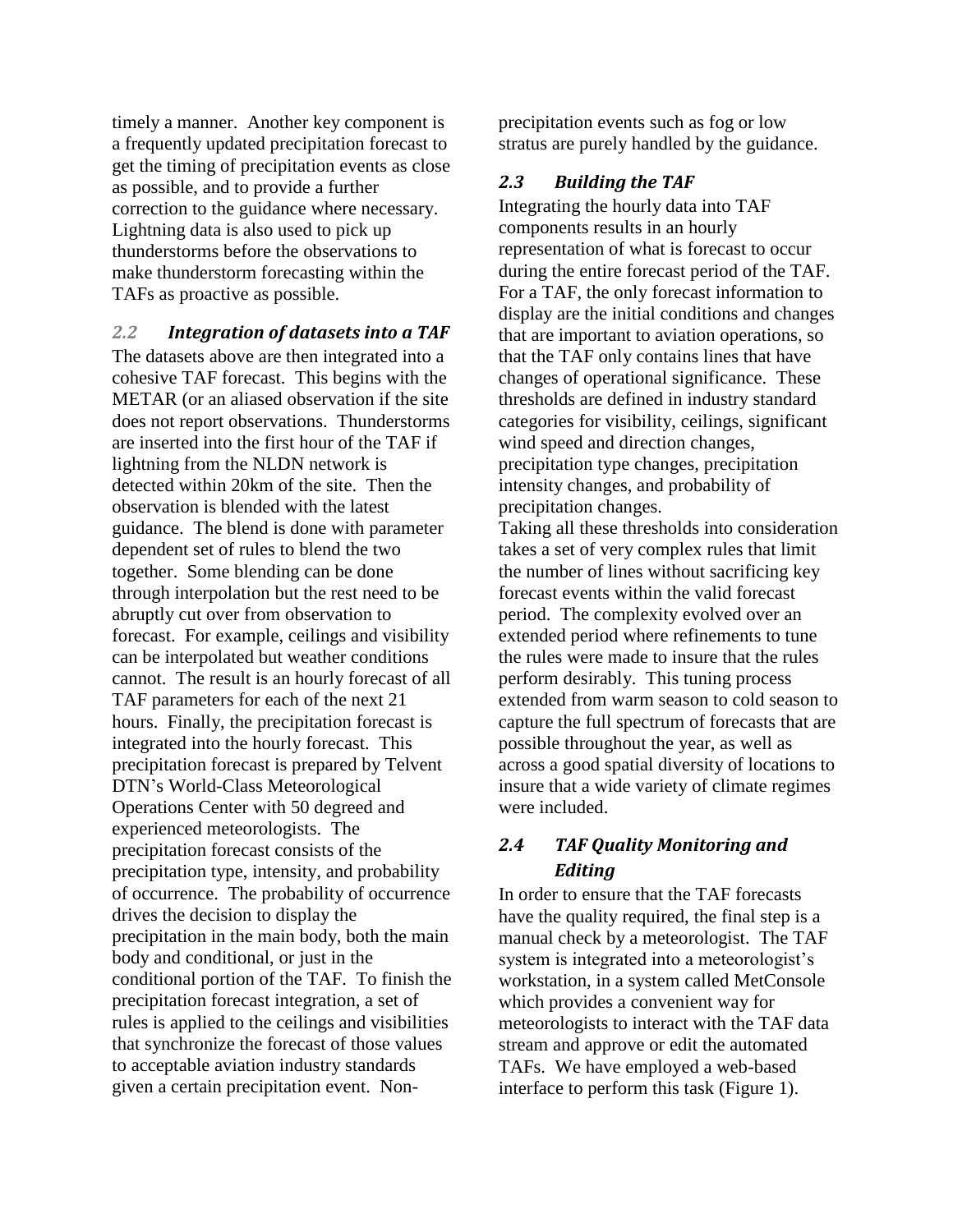

**Figure 1:** *Web-based Aviation Monitor within the larger program MetConsole that is used for a wide variety of function to support weather forecasting operations.*

The interface is designed to organize the TAFs so that it clearly shows the TAFs that are in most need of attention to streamline workflow. This is accomplished by making a set of priority rules that order the initial TAFs from highest operational significance to lowest in the Initial RAMTAF Manager to the right of the Aviation Monitor (Figure 2).



**Figure 2:** *The IRM is activated on a schedule where a forecaster can mouse over a first guess automated initial forecast and either send it directly with the button or click the ICAO to launch TAFConsole to perform an edit and send.*

For amending TAFs, we further refine the rules so that out of category TAFs rise to the top maintaining their order from highest to lowest significance. TAFs are continuously compared with observations evaluating their categorical compliance.

From the AviationMonitor, another webbased tool, TAFConsole, can edit TAFs in need of overriding (Figure 3).



**Figure 3:** *The web-based TAF editor called TAFConsole features the editing box in the lower left with METARs (upper left) and National Weather Service TAFs (upper right) as guidance for editing. Buttons are provided for loading first guesses, previous forecast, and for getting back to the monitor with/without sending a TAF.*

The tool pops up by clicking on the site in need of editing where it automatically loads in the amended TAF into an editing window with the latest METAR, NLDN indicated thunderstorm (if detected) (Figure 4), and forecast guidance as reference for ease of editing.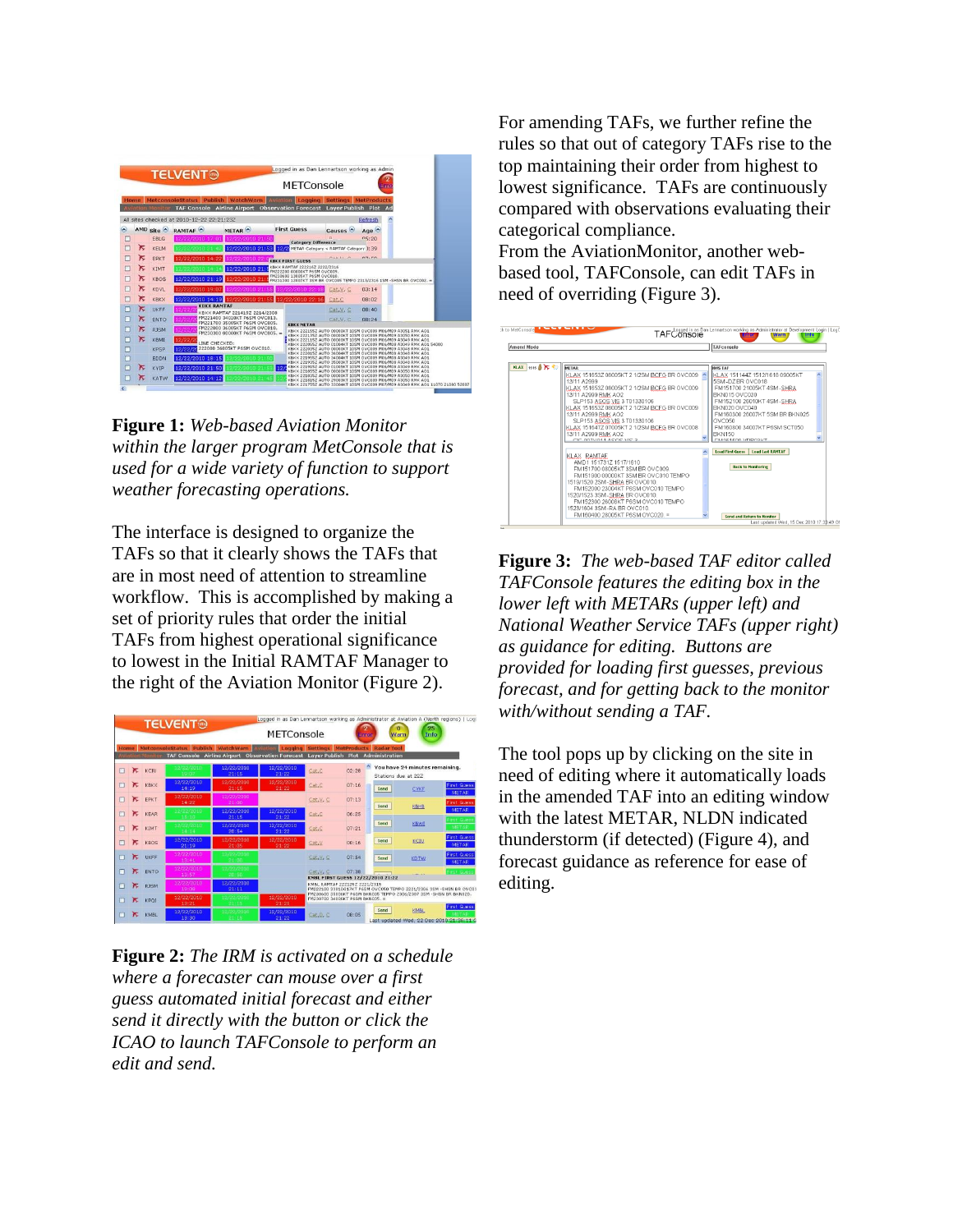

**Figure 4:** *This figure shows an example of the NDLN data alerting the aviation forecaster of potential thunderstorms approaching LAX. The first guess amendment proactively adds thunder to the first line of the TAF.*

Once the forecaster is satisfied with the TAF, the forecast is sent from the editor. This entire TAF system is integrated into an automated workflow stream, so there is a schedule set around the TAF engine where automated TAFs are generated and distributed whether they are edited or not to make sure the aviation end users get their forecasts in a timely manner.

## **3 Forecast Performance**

The forecasts produced by the Automated TAF engine not only streamlines the workflow creating the TAFs but are also more accurate than the purely manual TAF workflow of the past. Figure 5 shows the verification results over a three month period from late summer to late fall where TAFs verified VFR to demonstrate how the VFR TAFs can be sent unedited. It also shows TAFs verifying as LIFR where the automated TAFs have a decisive edge on the forecasters. This discrepancy is largely because the automated TAF production keeps up with the changing conditions of all TAFs far more efficiently. The more TAFs a

forecaster is responsible for the wider this gap in quality becomes.



**Figure 5:** *The top graph shows the comparison of the automated first guess over the forecasters with LAMP verification as reference to show relative quality where the TAF forecast verifies VFR over all 18 hours of the TAF. The bottom shows the verification over the first 6 hours of the TAF where the TAF verifies LIFR.*

The multiple updates within an hour for every hour for every site provide a forecast quality that cannot be reliably matched by the manual editing process. The fact that the automated process does not forget to update nor care about the volume of sites are the two primary reasons for the superior quality of the automated process. This quality discrepancy between the automated and manual process, therefore, is proportional to the number of TAFs maintained. Amendments also benefit greatly in performance in not only quality as mentioned but also in response time from having a first